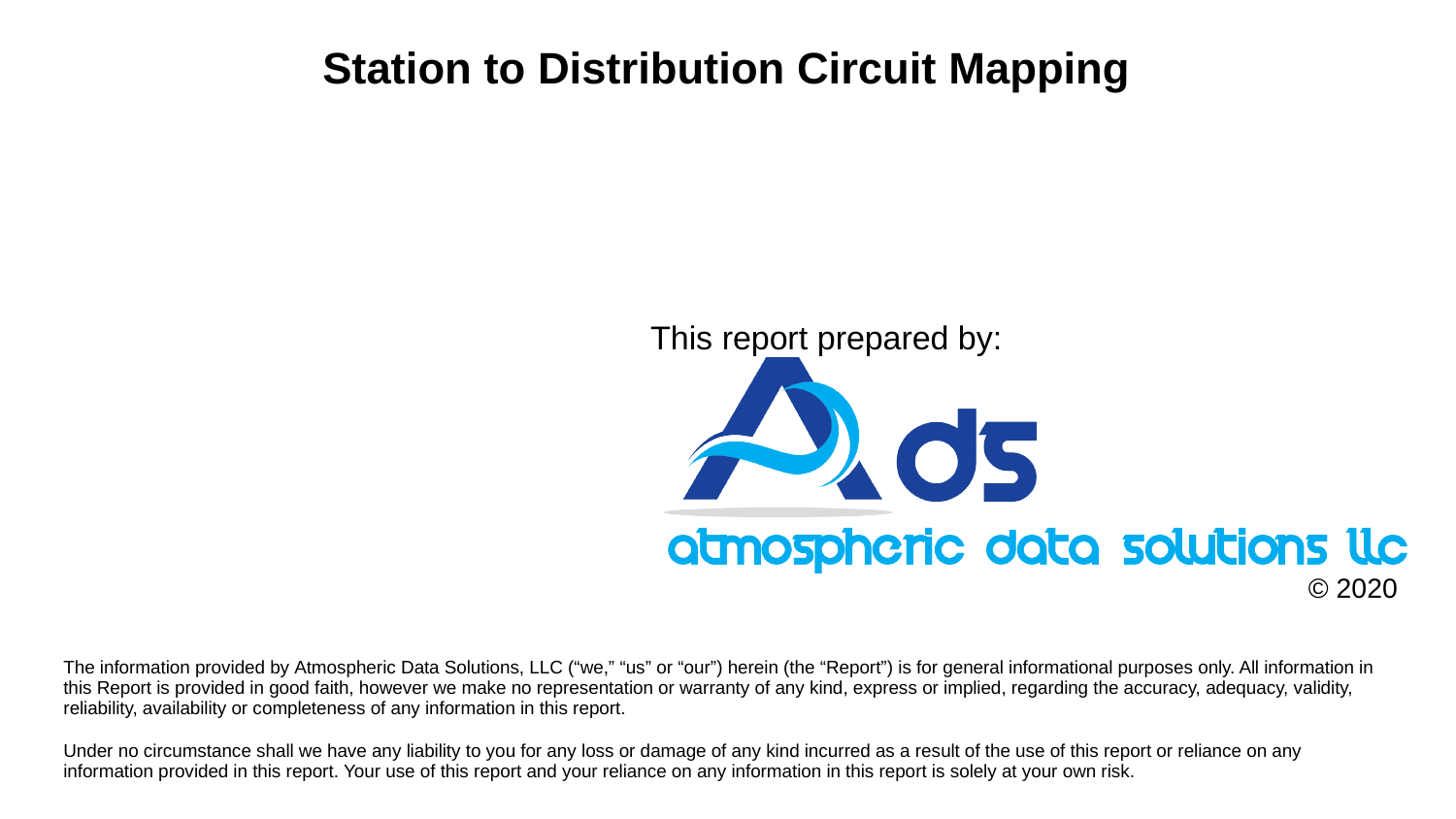# **Station to Distribution Circuit Mapping**

There is enough information in the data provided to accomplish multiple analyses:

1)Determine the appropriate stations to represent circuit level winds.

2)Ascertain WRF's accuracy at each station location using the following statistics:

- 1)Bias: Average difference between WRF and station observed winds.
- 2)MAE: Mean Absolute Error.
- 3)RMSE: Root Mean Square Error.
- 4)Correlation: If WRF is well correlated, you can use forecasted trends to supplement real-time monitoring.
- 3)We have provided a list of circuits with no representative stations.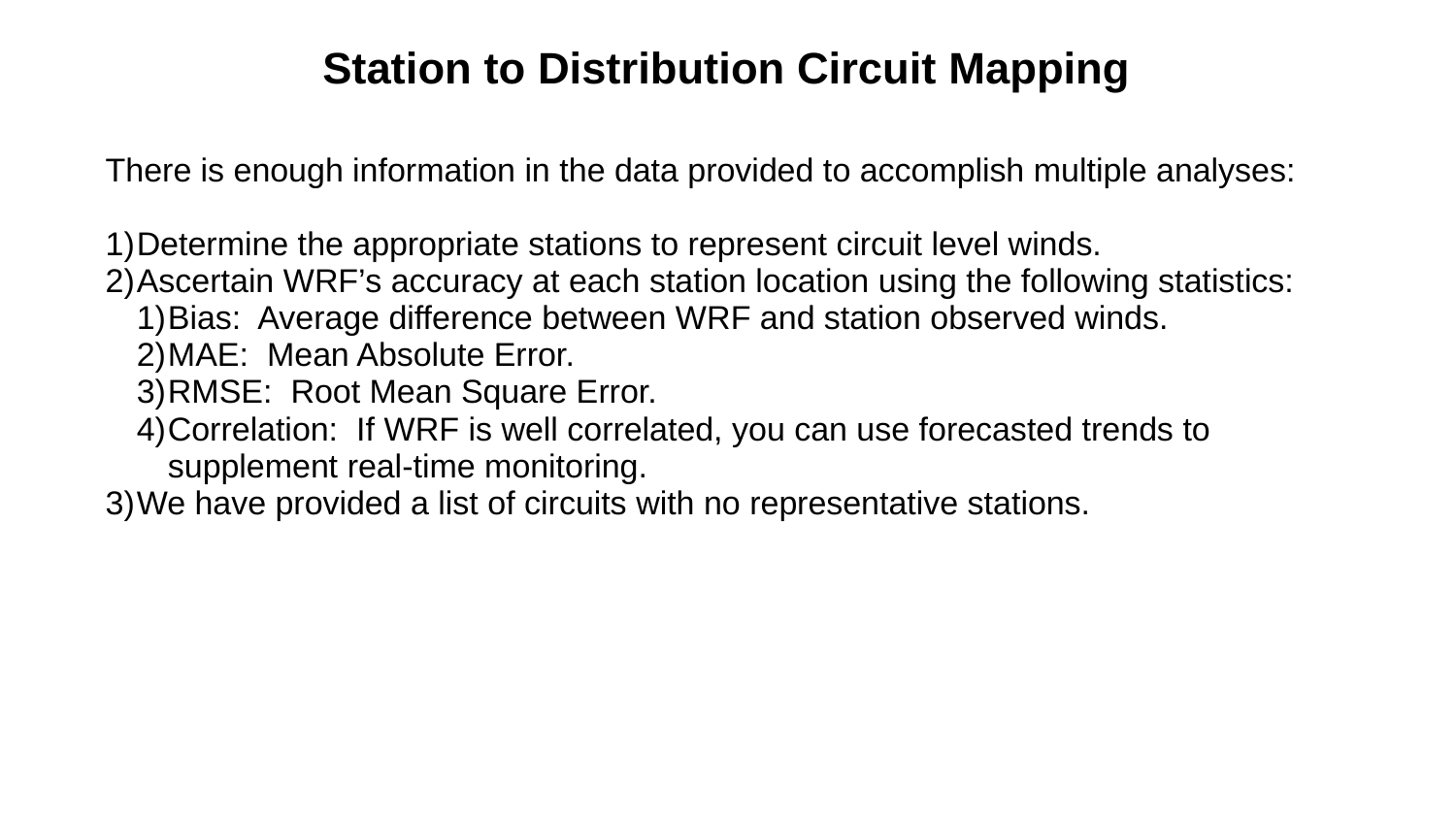# **Procedures Used to Generate Data**

Examined the closest 10 SCE stations and RAWS to each circuit. Stations **NOT** included in the report include the following:

- 1) Stations more than 10 miles from the circuit.
- 2) Stations that did not report observations within the past month (Beyond October 30, 2020 at 00Z).
- 3) Stations with less than 1 month of data.

For each station, we calculated the following:

- Wind speed and gust correlation between the station's closest WRF grid cell and circuit level WRF data:
	- Answers the question: From a modeling perspective, can this grid cell approximate circuit level winds?
	- See station to circuit complete data file with columns: station circuit wind corr and station circuit qust corr.
- Wind speed and gust correlation between the station's closest WRF grid cell and observations.
	- Answers the questions:
		- Does WRF validate well at the station? Is there a station siting issue?
	- See station to circuit complete data file with columns: wrf obs\_wind\_corr and wrf\_obs\_qust\_corr.
- Bias, MAE, RMSE, mean correlation (Mean of 4 correlations discussed above).
- Minimum of 4 correlation statistics:
	- Answers the question: Does this station meet the standards to represent circuit level winds? Can be due to station siting issues or WRF issues.
	- If  $<$  0.50  $\rightarrow$  Caution = YES (Of all stations within 10 miles, this station was found to best approximate circuit level winds. **However, confidence is low: WRF validation problem, or stations are not representative of circuit level winds!)**
	- $\cdot$  If  $>= 0.50$   $\rightarrow$  Caution = NO (Of all stations within 10 miles, this station was found to best approximate circuit level winds using **the criteria and methods in this study.)**

\*\*Statistics calculated from 3 hourly maximums. Both WRF and observations must report within the 3 hour period. \*\*Done using latest Distribution circuit shapefiles valid: November 2020.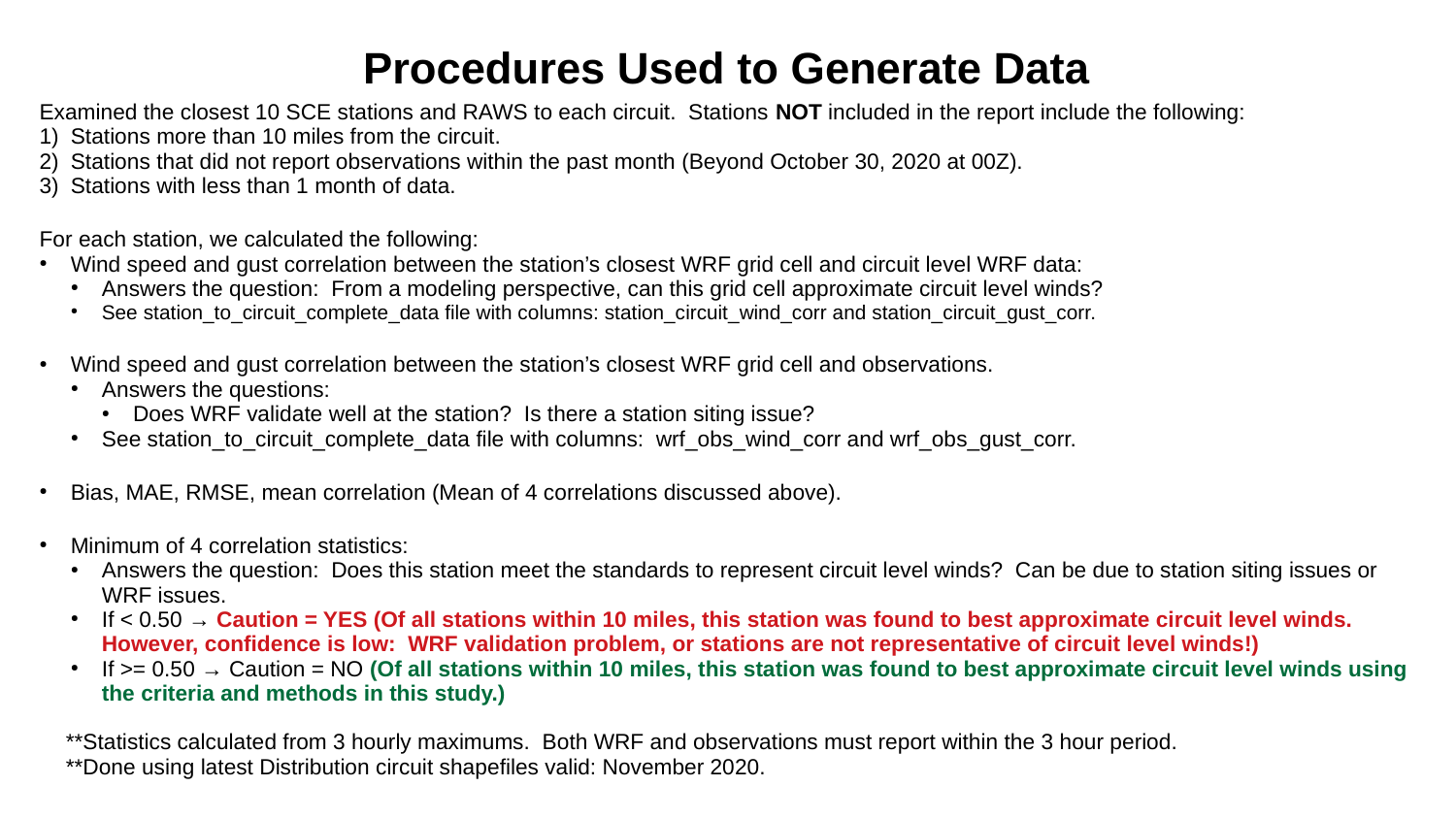

We identified 34 circuits with a possible lack of representative stations (CAUTION = YES):

GRAPEVINE PEAK

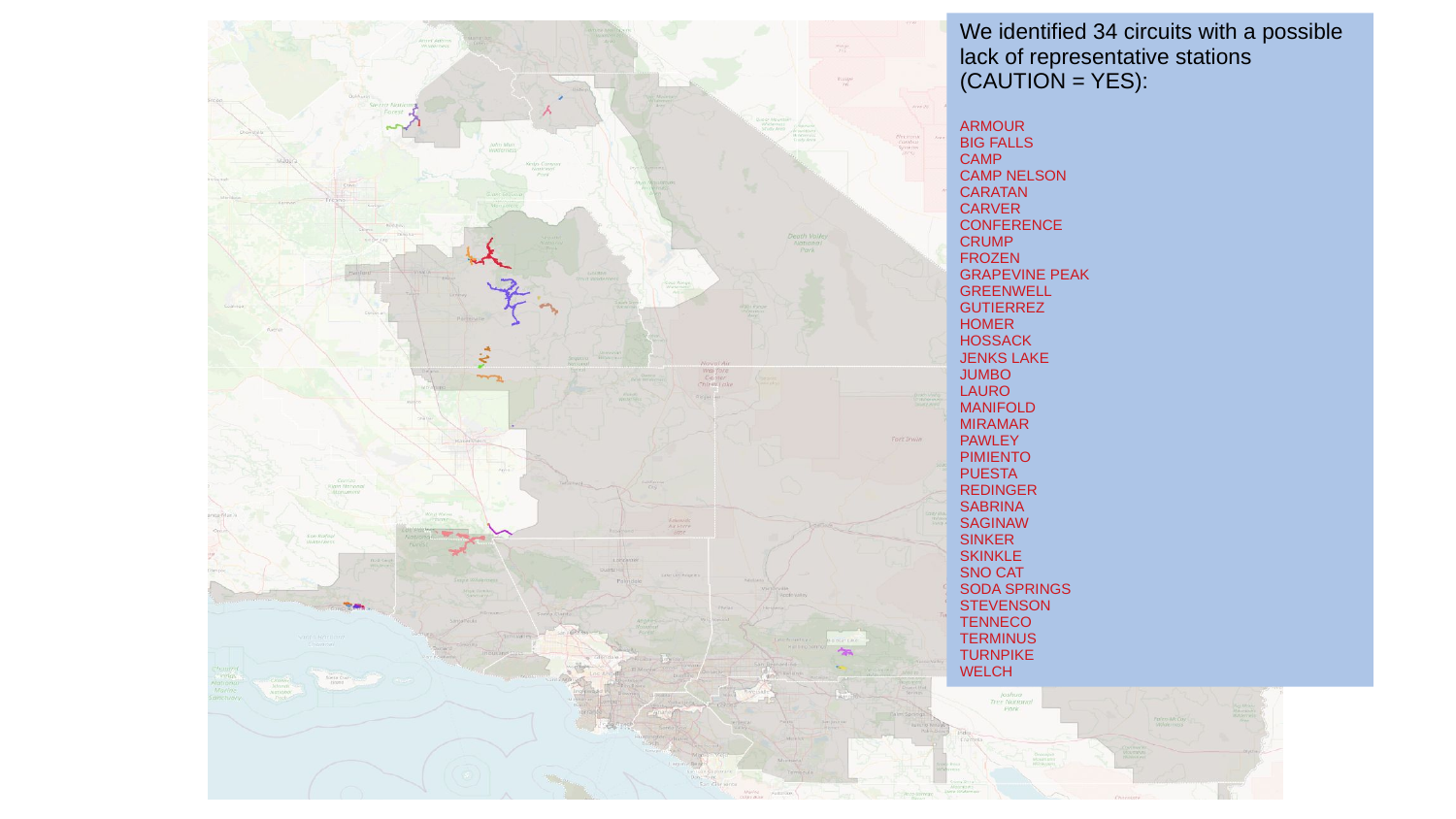### Example #1: SHOVEL

Examined the closest 10 stations to SHOVEL:

SCE-2241 SCE-2078 SCE-2797 SCE-2245 SCE-2710 SCE-2968 SCE-2089 SCE-2134 SCE-2947 SCE-2706

\*\*Proximity determined using station closest WRF grid cell and WRF grid cell circuit mask.

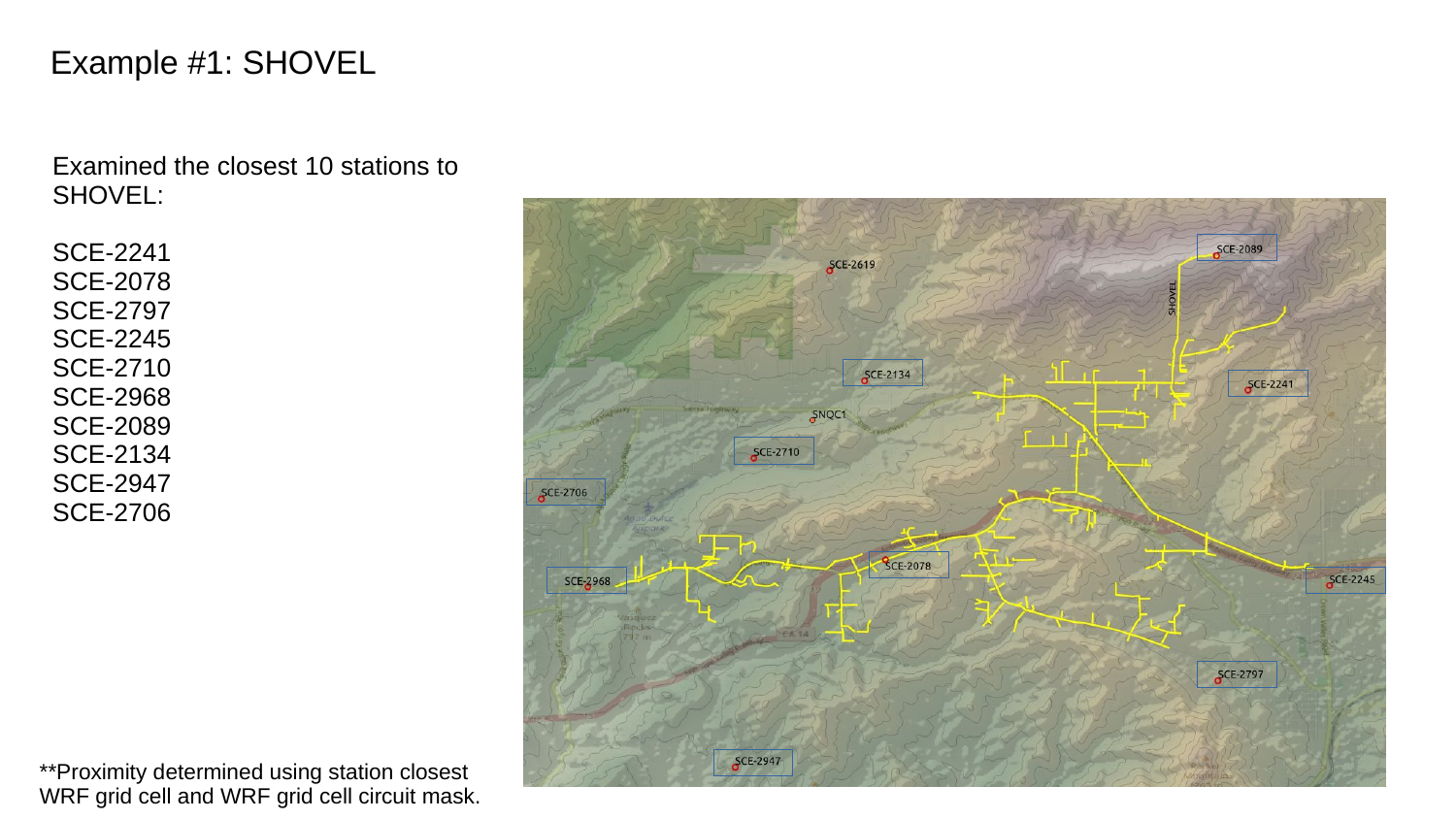| $-1$ | circuit name  | <b>Stnid</b> | stnname                           | distance (mi) | station circuit wind corr | station_circuit_gust_corr sample_size wrf_obs_wind_corr wrf_obs_gust_corr wrf_obs_wind_p_value wrf_obs_gust_p_value wind_bias gust_bias wind_MAE gust_MAE wind_RMSE igust_RMSE mean_corr min_corr caution |      |      |      |  |         |         |                  |      |      |      |      |           |
|------|---------------|--------------|-----------------------------------|---------------|---------------------------|-----------------------------------------------------------------------------------------------------------------------------------------------------------------------------------------------------------|------|------|------|--|---------|---------|------------------|------|------|------|------|-----------|
|      | <b>SHOVEL</b> |              | SCE-2241 SCE Red Rover Mine       | 0.5           | 0.92                      | 0.91                                                                                                                                                                                                      | 4607 | 0.73 | 0.81 |  | 3.06    | 1.65    | 3.54             | 3.85 | 4.29 | 5.04 | 0.84 | 0.73 No   |
|      | <b>SHOVEL</b> |              | SCE-2078 SCE Antelope Valley Fwy  | 0.12          | 0.8                       | 0.8                                                                                                                                                                                                       | 6287 | 0.8  | 0.84 |  | 0.34    | $-0.93$ | 2.07             | 3.48 | 2.79 | 4.61 | 0.81 | $0.8$ No  |
|      | <b>SHOVEL</b> |              | SCE-2797 SCE Sacramento Ave       | 0.7           | 0.74                      | 0.74                                                                                                                                                                                                      | 1308 | 0.84 | 0.89 |  | $-0.66$ | $-1.88$ | 2.22             | 3.18 | 2.82 | 4.14 | 0.8  | $0.74$ No |
|      | <b>SHOVEL</b> |              | SCE-2245 SCE Acton                | 0.57          | 0.79                      | 0.79                                                                                                                                                                                                      | 4605 | 0.77 | 0.82 |  | $-0.54$ | $-1.07$ | 2.29             | 3.43 | 2.94 | 4.56 | 0.79 | 0.77 No   |
|      | <b>SHOVEL</b> |              | SCE-2710 SCE Country Breeze Ln    | 1.24          | 0.78                      | 0.78                                                                                                                                                                                                      | 1494 | 0.75 | 0.84 |  | 0.06    | $-1.1$  | 1.9 <sup>°</sup> | 3.13 | 2.55 | 4.12 | 0.79 | 0.75 No   |
|      | <b>SHOVEL</b> |              | SCE-2968 SCE Agua Dulce Canyon Rd | 0.65          | 0.72                      | 0.72                                                                                                                                                                                                      | 327  | 0.8  | 0.87 |  | 0.9     | $-0.23$ | 2.06             | 2.7  | 2.56 | 3.66 | 0.78 | $0.72$ No |
|      | <b>SHOVEL</b> |              | SCE-2089 SCE Sierra Pelona        | 0.61          | 0.9                       | 0.9 <sup>°</sup>                                                                                                                                                                                          | 6287 | 0.58 | 0.69 |  | $-4.28$ | $-5.04$ | 5.5              | 6.87 | 7.15 | 8.6  | 0.77 | $0.58$ No |
|      | <b>SHOVEL</b> |              | SCE-2134 SCE Letteau Canyon       | 1.63          | 0.8                       | 0.8                                                                                                                                                                                                       | 3186 | 0.71 | 0.79 |  | 1.52    | 0.79    | 3.01             | 4.56 | 4.35 | 6.35 | 0.77 | 0.71 No   |
|      | <b>SHOVEL</b> |              | SCE-2947 SCE Mesa Grande Rd       | 1.27          | 0.7                       | 0.7                                                                                                                                                                                                       | 326  | 0.77 | 0.87 |  |         | $-2.96$ | 3.45             | 4.3  | 4.27 | 5.48 | 0.76 | 0.7 No    |
|      | <b>SHOVEL</b> |              | SCE-2706 SCE Lewis Hill Dr        | 1.25          | 0.71                      | 0.71                                                                                                                                                                                                      | 1494 | 0.71 | 0.85 |  | 0.14    | $-0.81$ | 2.01             | 2.88 | 2.75 | 3.84 | 0.74 | 0.71 No   |

Closest stations to SHOVEL sorted in descending order by mean correlation. See file: station\_to\_circuit\_complete\_data

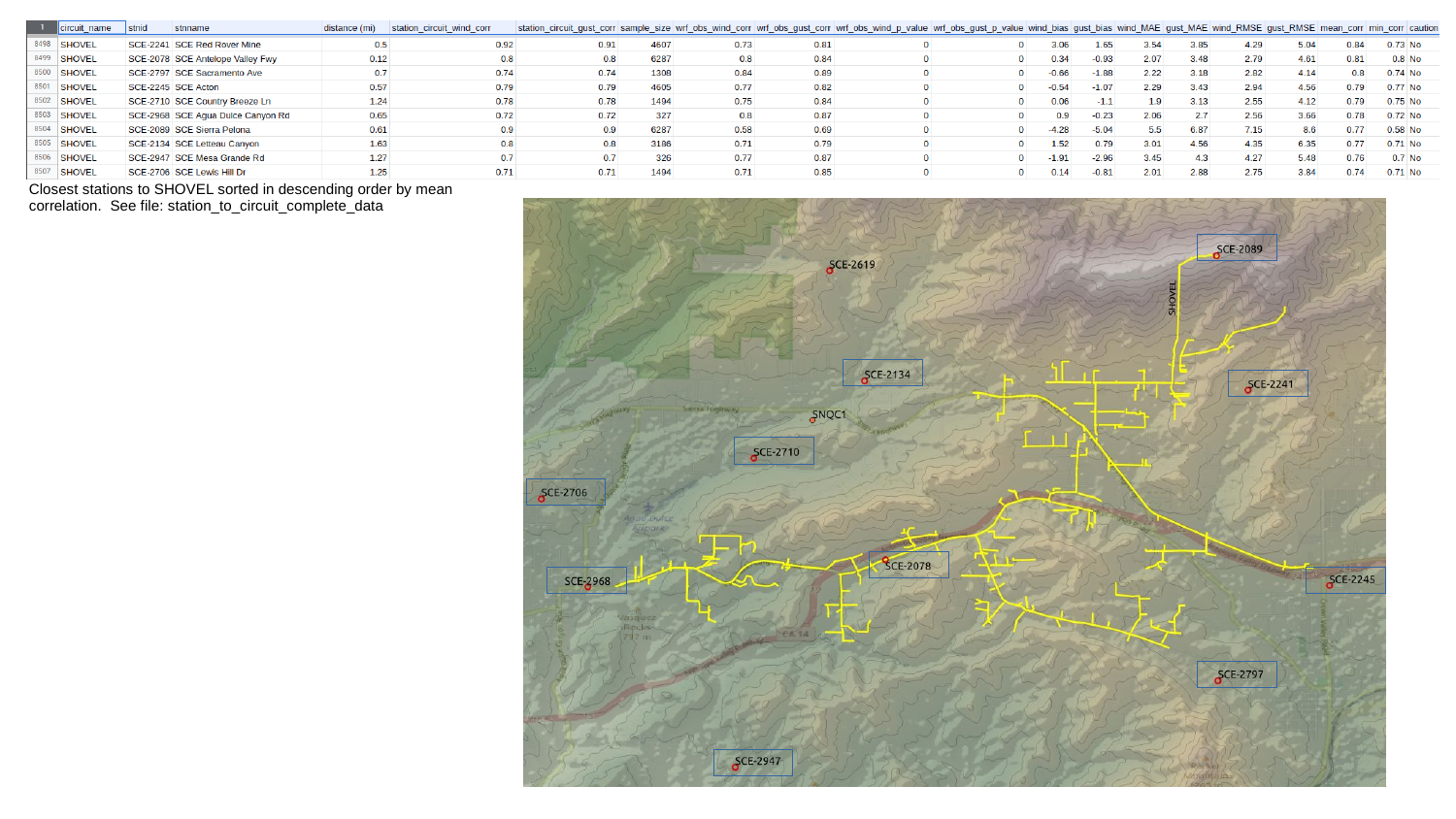|      | circuit name  | stnid | stnname                           | distance (mi) | station circuit wind corr | station_circuit_gust_corr sample_size wrf_obs_wind_corr wrf_obs_gust_corr wrf_obs_wind_p_value wrf_obs_gust_p_value wind_bias gust_bias wind_MAE gust_MAE wind_RMSE gust_RMSE mean_corr min_corr caution |      |      |      |  |                  |         |      |      |      |      |      |           |
|------|---------------|-------|-----------------------------------|---------------|---------------------------|----------------------------------------------------------------------------------------------------------------------------------------------------------------------------------------------------------|------|------|------|--|------------------|---------|------|------|------|------|------|-----------|
|      | <b>SHOVEL</b> |       | SCE-2241 SCE Red Rover Mine       | 0.5           | 0.92                      | 0.91                                                                                                                                                                                                     | 4607 | 0.73 | 0.81 |  | 3.06             | 1.65    | 3.54 | 3.85 | 4.29 | 5.04 | 0.84 | 0.73 No   |
|      | <b>SHOVEL</b> |       | SCE-2078 SCE Antelope Valley Fwy  | 0.12          | 0.8                       | 0.8                                                                                                                                                                                                      | 6287 | 0.8  | 0.84 |  | 0.34             | $-0.93$ | 2.07 | 3.48 | 2.79 | 4.61 | 0.81 | $0.8$ No  |
|      | <b>SHOVEL</b> |       | SCE-2797 SCE Sacramento Ave       | 0.7           | 0.74                      | 0.74                                                                                                                                                                                                     | 1308 | 0.84 | 0.89 |  | $-0.66$          | $-1.88$ | 2.22 | 3.18 | 2.82 | 4.14 | 0.8  | $0.74$ No |
|      | <b>SHOVEL</b> |       | SCE-2245 SCE Acton                | 0.57          | 0.79                      | 0.79                                                                                                                                                                                                     | 4605 | 0.77 | 0.82 |  | $-0.54$          | $-1.07$ | 2.29 | 3.43 | 2.94 | 4.56 | 0.79 | 0.77 No   |
|      | <b>SHOVEL</b> |       | SCE-2710 SCE Country Breeze Ln    | 1.24          | 0.78                      | 0.78                                                                                                                                                                                                     | 1494 | 0.75 | 0.84 |  | 0.06             | $-1.1$  | 1.9  | 3.13 | 2.55 | 4.12 | 0.79 | $0.75$ No |
|      | <b>SHOVEL</b> |       | SCE-2968 SCE Agua Dulce Canyon Rd | 0.65          | 0.72                      | 0.72                                                                                                                                                                                                     | 327  | 0.8  | 0.87 |  | 0.9 <sup>°</sup> | $-0.23$ | 2.06 | 2.7  | 2.56 | 3.66 | 0.78 | 0.72 No   |
| 8504 | <b>SHOVEL</b> |       | SCE-2089 SCE Sierra Pelona        | 0.61          | 0.9                       | 0.9 <sup>°</sup>                                                                                                                                                                                         | 6287 | 0.58 | 0.69 |  | $-4.28$          | $-5.04$ | 5.5  | 6.87 | 7.15 | 8.6  | 0.77 | 0.58 No   |
|      | <b>SHOVEL</b> |       | SCE-2134 SCE Letteau Canyon       | 1.63          | 0.8                       | 0.8                                                                                                                                                                                                      | 3186 | 0.71 | 0.79 |  | 1.52             | 0.79    | 3.01 | 4.56 | 4.35 | 6.35 | 0.77 | $0.71$ No |
|      | <b>SHOVEL</b> |       | SCE-2947 SCE Mesa Grande Rd       | 1.27          |                           | 0.7                                                                                                                                                                                                      | 326  | 0.77 | 0.87 |  | $-1.91$          | $-2.96$ | 3.45 | 4.3  | 4.27 | 5.48 | 0.76 | $0.7$ No  |
|      | <b>SHOVEL</b> |       | SCE-2706 SCE Lewis Hill Dr        | 1.25          | 0.71                      | 0.71                                                                                                                                                                                                     | 1494 | 0.71 | 0.85 |  | 0.14             | $-0.81$ | 2.01 | 2.88 | 2.75 | 3.84 | 0.74 | $0.71$ No |

Sierra Pelona is the worst among the 10 closest stations to represent SHOVEL circuit level winds:

- WRF does not validate well at that location:
- WRF is typically slower (-4.28MPH/-5.04MPH wind speed/gust bias) with the largest MAE and RMSE values.
- This is consistent with our previous reports regarding the WRF at the Sierra Pelona station.

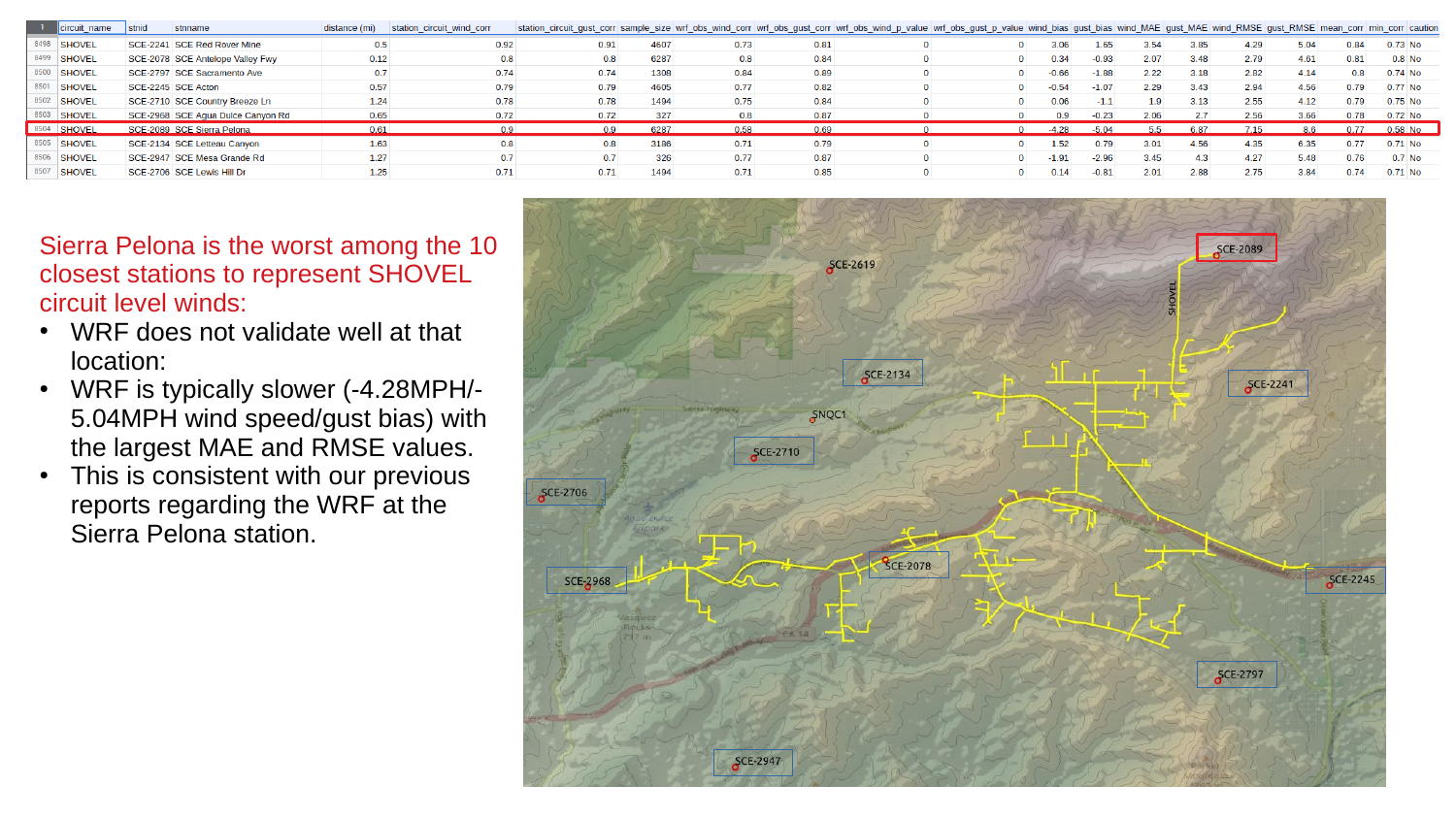| 1784 SHOVEL | <b>SCE-2241</b> | <b>SCE Red Rover Mine</b>      | 0.73 | 0.81 | 3.06 | $1.65$ No   |
|-------------|-----------------|--------------------------------|------|------|------|-------------|
| 1785 SHOVEL | <b>SCE-2078</b> | <b>SCE Antelope Valley Fwy</b> | 0.8  | 0.84 | 0.34 | $-0.93$ No. |

SHOVEL top 2 closest stations sorted in descending order. See file: recommended stations for distribution hfa

### The 2 top ranked stations for the SHOVEL circuit are:

SCE-2241: The closest WRF gridcell statistics: Wind speed correlation: 0.73 Wind gust correlation: 0.81 Wind speed bias: 3.06 MPH Wind gust bias: 1.65 MPH Caution: **No (This station can be used to approximate circuit conditions).**

SCE-2078: The closest WRF grid cell statistics: Wind speed correlation: 0.80 Wind gust correlation: 0.84 Wind speed bias: 0.34 MPH Wind gust bias: -0.93 MPH Caution: **No (This station can be used to approximate circuit conditions).**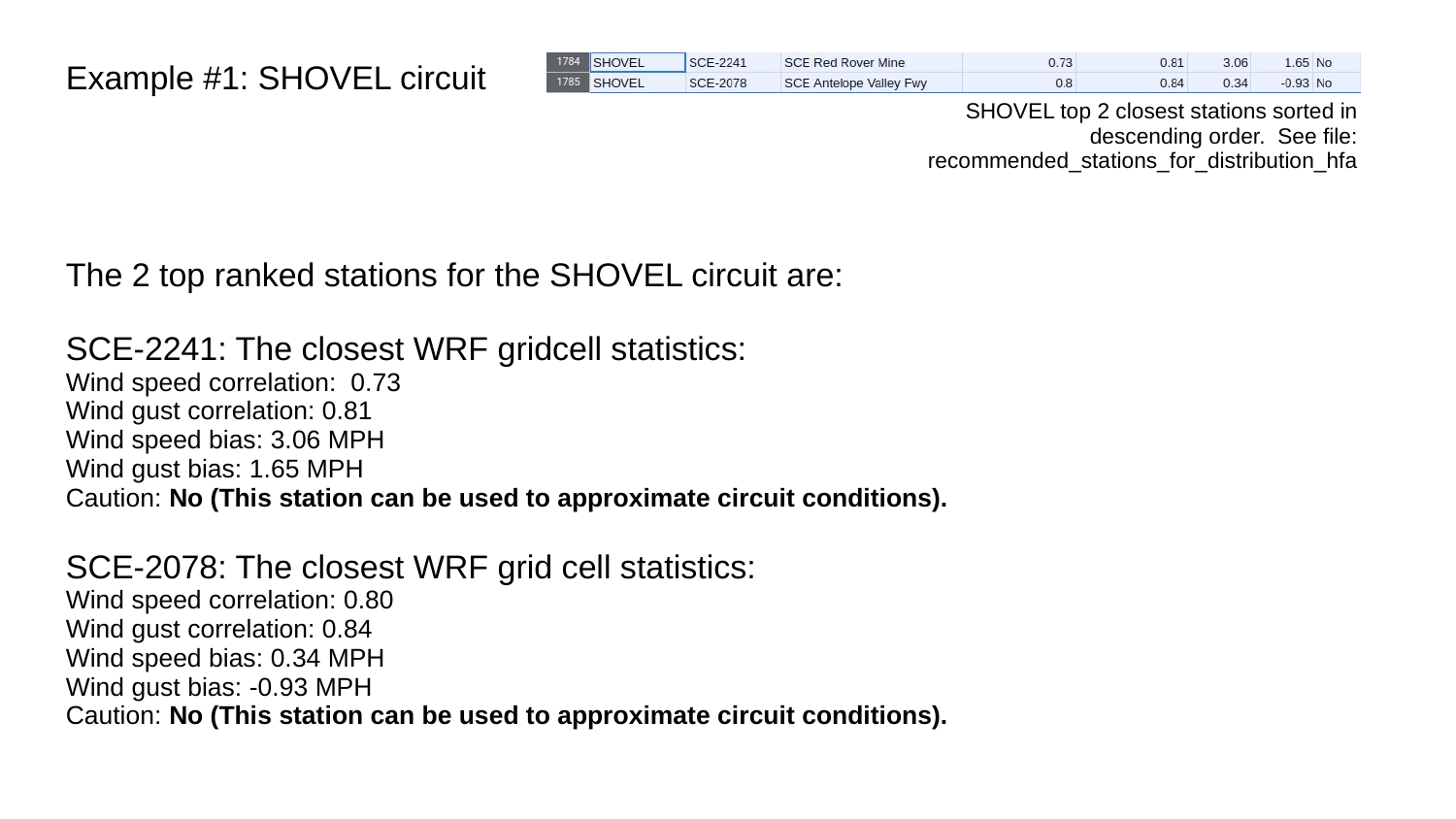### Example #2: SAND CANYON

Examined the closest 10 stations to SAND CANYON:

SCE-2390 SCE-3095 SCE-2687 SCE-2012 SCE-2947 SCE-2061 SCE-2681 SCE-3024 SCE-2667 SCE-3072



**SCE-207** 

\*\*Proximity determined using station closest WRF grid cell and WRF grid cell circuit mask.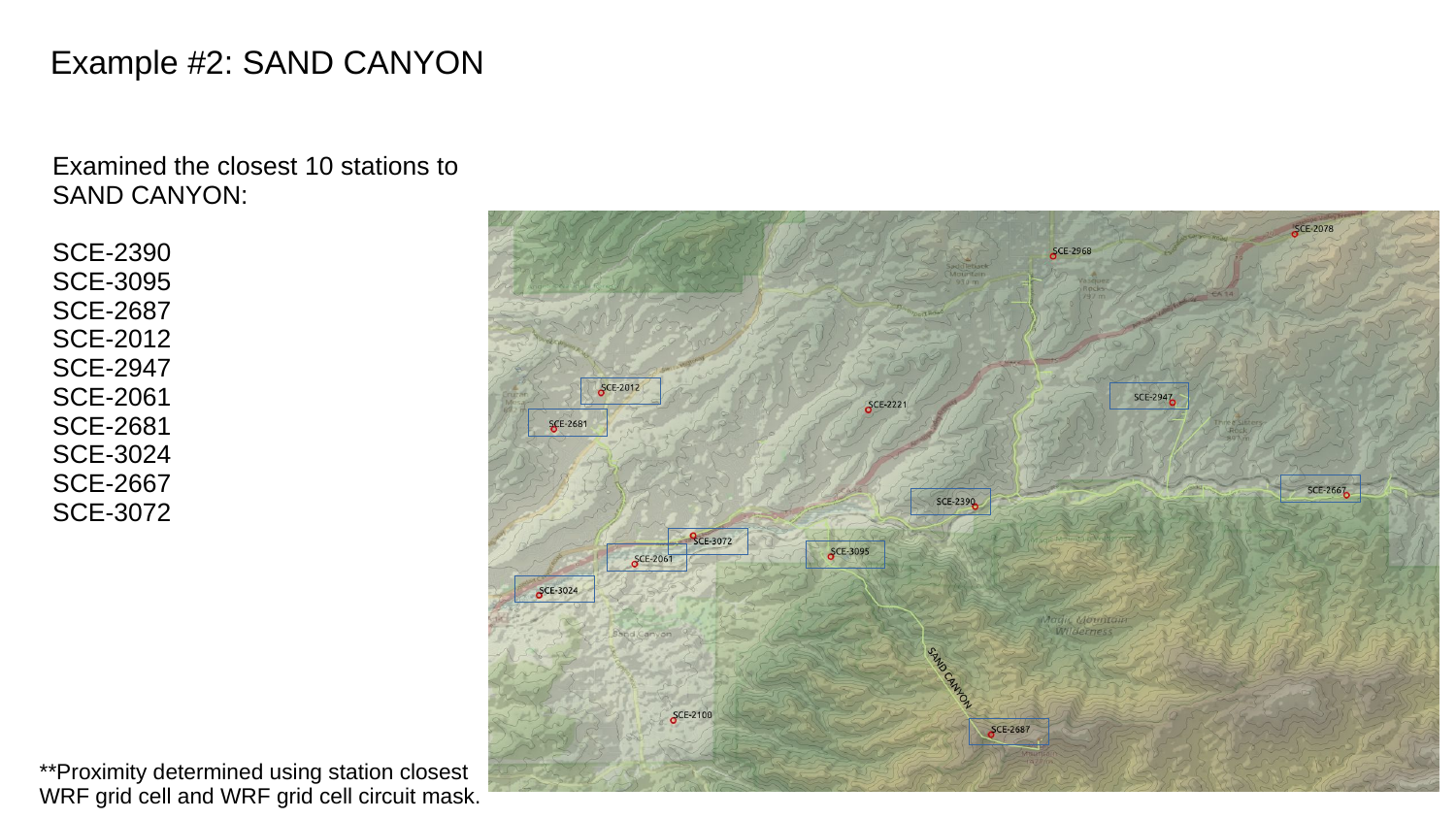| circuit name                            | stnid | stnname                                             | distance (mi) | station circuit wind corr | station_circuit_gust_corr sample_size wrf_obs_wind_corr  wrf_obs_gust_corr  wrf_obs_wind_p_value  wrf_obs_gust_p_value  wind_bias  gust_bias  wind_MAE  gust_MAE  wind_RMSE  gust_RMSE  mean_corr  min_corr   caution |      |      |      |  |         |         |                  |      |       |       |      |           |  |
|-----------------------------------------|-------|-----------------------------------------------------|---------------|---------------------------|-----------------------------------------------------------------------------------------------------------------------------------------------------------------------------------------------------------------------|------|------|------|--|---------|---------|------------------|------|-------|-------|------|-----------|--|
|                                         |       | 8128 SAND CANYON SCE-2390 SCE Soledad Canyon Rd     | 0.36          | 0.93                      | 0.89                                                                                                                                                                                                                  | 4210 | 0.79 | 0.82 |  | $-0.97$ | $-2.55$ | 2.16             |      |       | 4.95  | 0.86 | $0.79$ No |  |
|                                         |       | 8129 SAND CANYON SCE-3095 SCE Magic Mountain        | 0.57          | 0.94                      | 0.92                                                                                                                                                                                                                  | 279  | 0.73 | 0.82 |  | $-1.54$ | $-4.41$ | 3.3 <sup>°</sup> | 5.82 | 3.93  | 6.84  | 0.85 | $0.73$ No |  |
|                                         |       | 8130 SAND CANYON SCE-2687 SCE Magic Mtn Truck Trail | 0.09          | 0.87                      | 0.93                                                                                                                                                                                                                  | 1518 | 0.74 | 0.81 |  | $-9.02$ | $-9.06$ | 9.11             | 9.32 | 10.74 | 10.88 | 0.84 | $0.74$ No |  |
|                                         |       | 8131 SAND CANYON SCE-2012 SCE Vasquez Canyon Rd     | 0.23          | 0.9                       | 0.87                                                                                                                                                                                                                  | 7237 | 0.73 | 0.81 |  | 0.85    | $-0.49$ |                  | 3.28 | 2.98  | 4.38  | 0.83 | $0.73$ No |  |
|                                         |       | 8132 SAND CANYON SCE-2947 SCE Mesa Grande Rd        | 0.32          | 0.86                      | 0.83                                                                                                                                                                                                                  | 326  | 0.77 | 0.87 |  | $-1.91$ | $-2.96$ | 3.45             | 4.3  | 4.27  | 5.48  | 0.83 | 0.77 No   |  |
|                                         |       | 8133 SAND CANYON SCE-2061 SCE Oak Spring Canyon     | 0.6           | 0.93                      | 0.89                                                                                                                                                                                                                  | 6718 | 0.72 | 0.76 |  | $-0.88$ | $-1.45$ | 2.35             | 4.56 | 3.01  | 5.88  | 0.82 | $0.72$ No |  |
| 8134 SAND CANYON SCE-2681 SCE Arline St |       |                                                     | 0.58          | 0.9                       | 0.87                                                                                                                                                                                                                  | 1534 | 0.71 | 0.8  |  | 0.89    | 0.28    | 1.89             | 2.87 | 2.53  | 3.87  | 0.82 | $0.71$ No |  |
|                                         |       | 8135 SAND CANYON SCE-3024 SCE Jakes Way             | 0.66          | 0.89                      | 0.86                                                                                                                                                                                                                  | 846  | 0.72 | 0.8  |  | $-1.13$ | $-1.91$ | 2.33             | 3.6  | 2.93  | 4.56  | 0.82 | $0.72$ No |  |
|                                         |       | 8136 SAND CANYON SCE-2667 SCE Soledad Canyon Ranch  | 0.56          | 0.84                      | 0.79                                                                                                                                                                                                                  | 1519 | 0.7  | 0.86 |  | $-0.84$ | $-0.88$ | 2.04             | 2.58 | 2.47  | 3.37  | 0.8  | $0.7$ No  |  |
| 8137 SAND CANYON SCE-3072 SCE MAC Hill  |       |                                                     | 0.5           | 0.93                      | 0.89                                                                                                                                                                                                                  | 454  | 0.55 | 0.64 |  | $-0.97$ | $-1.85$ | 2.77             | 5.53 | 3.61  | 7.08  | 0.75 | $0.55$ No |  |

Closest stations to SAND CANYON sorted in descending order by mean correlation. See file: station\_to\_circuit\_complete\_data

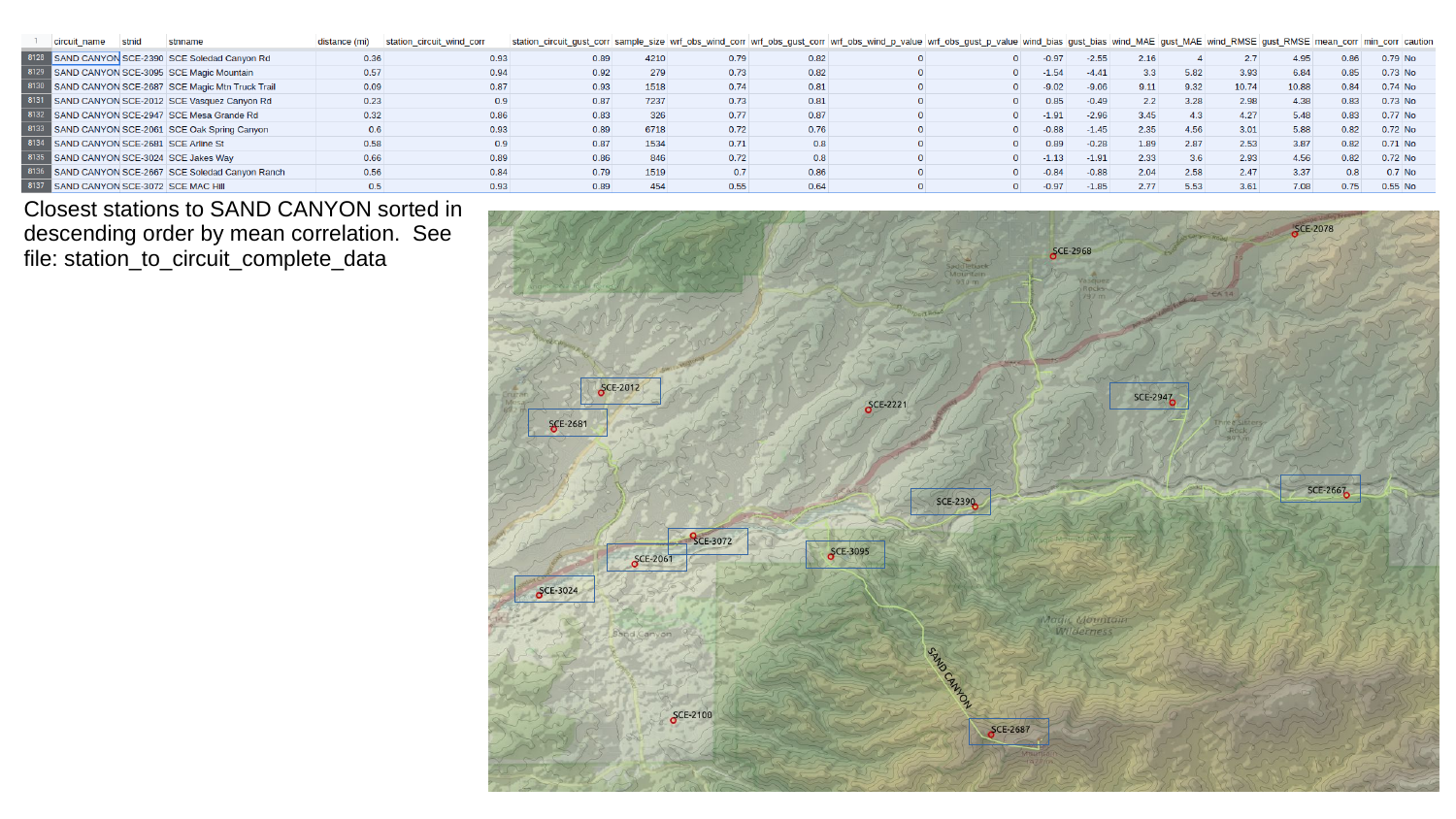| circuit name | stnid | stnname                                         | distance<br>(mi) | station circuit wind corr | station_circuit_gust_corr sample_size wrf_obs_wind_corr wrf_obs_gust_corr wrf_obs_wind_p_value wrf_obs_gust_p_value wind_bias gust_bias wind_MAE gust_MAE wind_RMSE gust_RMSE gust_RMSE mean_corr min_corr caution |      |      |      |  |         |         |                  |      |       |       |      |           |
|--------------|-------|-------------------------------------------------|------------------|---------------------------|--------------------------------------------------------------------------------------------------------------------------------------------------------------------------------------------------------------------|------|------|------|--|---------|---------|------------------|------|-------|-------|------|-----------|
|              |       | 8128 SAND CANYON SCE-2390 SCE Soledad Canyon Rd | 0.36             | 0.93                      | 0.89                                                                                                                                                                                                               | 4210 | 0.79 | 0.82 |  | $-0.97$ | $-2.55$ | 2.16             |      |       | 4.95  | 0.86 | 0.79 No   |
|              |       | SAND CANYON SCE-3095 SCE Magic Mountain         | 0.57             | 0.94                      | 0.92                                                                                                                                                                                                               | 279  | 0.73 | 0.82 |  | $-1.54$ | $-4.41$ | 3.3 <sub>°</sub> | 5.82 | 3.93  | 6.84  | 0.85 | 0.73 No   |
|              |       | SAND CANYON SCE-2687 SCE Magic Mtn Truck Trail  | 0.09             | 0.87                      | 0.93                                                                                                                                                                                                               | 1518 | 0.74 | 0.81 |  | $-9.02$ | $-9.06$ | 9.11             | 9.32 | 10.74 | 10.88 | 0.84 | $0.74$ No |
|              |       | SAND CANYON SCE-2012 SCE Vasquez Canyon Rd      | 0.23             | 0.9                       | 0.87                                                                                                                                                                                                               | 7237 | 0.73 | 0.81 |  | 0.85    | $-0.49$ | 2.2              | 3.28 | 2.98  | 4.38  | 0.83 | $0.73$ No |
|              |       | 8132 SAND CANYON SCE-2947 SCE Mesa Grande Rd    | 0.32             | 0.86                      | 0.83                                                                                                                                                                                                               | 326  | 0.77 | 0.87 |  | $-1.91$ | $-2.96$ | 3.45             | 4.3  | 4.27  | 5.48  | 0.83 | $0.77$ No |
|              |       | SAND CANYON SCE-2061 SCE Oak Spring Canyon      | 0.6              | 0.93                      | 0.89                                                                                                                                                                                                               | 6718 | 0.72 | 0.76 |  | $-0.88$ | $-1.45$ | 2.35             | 4.56 | 3.01  | 5.88  | 0.82 | 0.72 No   |
|              |       | SAND CANYON SCE-2681 SCE Arline St              | 0.58             | 0.9                       | 0.87                                                                                                                                                                                                               | 1534 | 0.71 | 0.8  |  | 0.89    | $-0.28$ | 1.89             | 2.87 | 2.53  | 3.87  | 0.82 | $0.71$ No |
|              |       | SAND CANYON SCE-3024 SCE Jakes Way              | 0.66             | 0.89                      | 0.86                                                                                                                                                                                                               | 846  | 0.72 | 0.8  |  | 1.13    | $-1.91$ | 2.33             | 3.6  | 2.93  | 4.56  | 0.82 | $0.72$ No |
|              |       | SAND CANYON SCE-2667 SCE Soledad Canyon Ranch   | 0.56             | 0.84                      | 0.79                                                                                                                                                                                                               | 1519 | 0.7  | 0.86 |  | $-0.84$ | $-0.88$ | 2.04             | 2.58 | 2.47  | 3.37  | 0.8  | $0.7$ No  |
|              |       | SAND CANYON SCE-3072 SCE MAC Hill               | 0.5              | 0.93                      | 0.89                                                                                                                                                                                                               | 454  | 0.55 | 0.64 |  | $-0.97$ | $-1.85$ | 2.77             | 5.53 | 3.61  | 7.08  | 0.75 | $0.55$ No |

Closest stations to SAND CANYON sorted in descending order by mean correlation. See file: station to circuit complete data

Although correlated well, Magic Mtn Truck Trail has the worst WRF validation statistics among the 10 closest stations:

- WRF is typically slower (-9.02MPH/-9.06MPH wind speed/gust bias) with the largest MAE and RMSE values.
- This is consistent with our previous reports regarding the WRF at the Magic Mtn Truck Trail station.
- **Due to relatively high correlations, this station could be used assuming the bias is accounted for.**